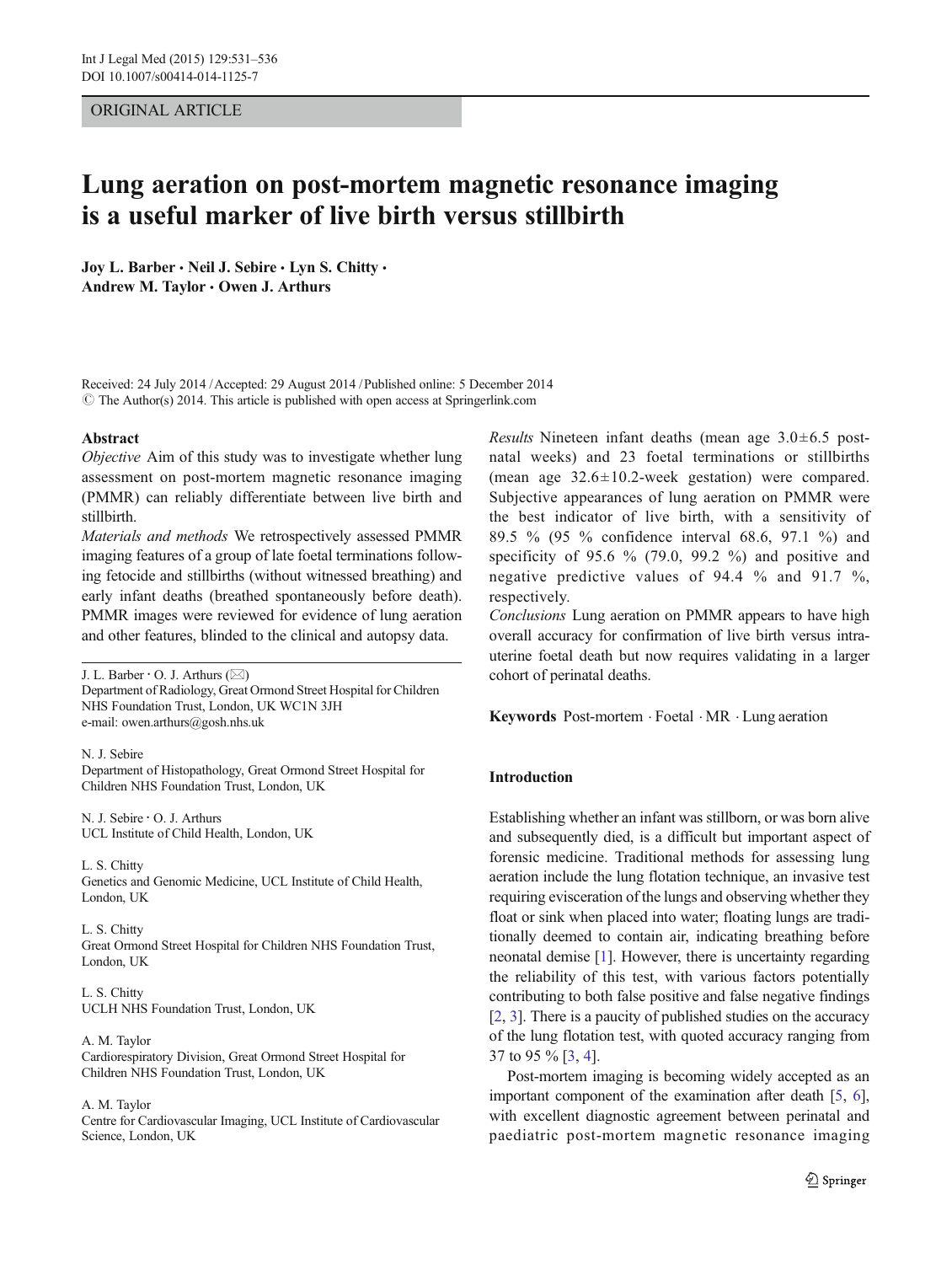(PMMR) and autopsy findings [\[7](#page-5-0)]. Part of the challenge of post-mortem (PM) imaging is the correct interpretation of imaging findings, and two small case series (11 cases in total) have described the use of post-mortem computed tomography (PMCT) to assess lung aeration in infant deaths [\[8](#page-5-0), [9\]](#page-5-0). However, PMMR provides much better soft tissue detail than PMCT in foetuses, stillbirths and neonates and is likely to become the preferred imaging technique in this patient population [[7,](#page-5-0) [10](#page-5-0)].

In this study, we investigate the accuracy of PMMR imaging characteristics to distinguish between liveborn and stillborn infants to establish a non-invasive alternative or adjunct to the lung flotation test, which could be more acceptable to parents who decline an invasive autopsy, and to more accurately interpret routine PMMR imaging.

## Methods

We retrospectively reviewed our hospital database for cases of late foetal death, termination of pregnancy, and infant deaths in the first 3 months of life, who had undergone PMMR as part of their post-mortem assessment in the last 5 years. At our large specialist paediatric hospital, we perform over 100 foetal and paediatric PMMR studies per year as part of the clinical autopsy. This study did not require further specific institutional approval, as all parents had consented to a clinical preautopsy PMMR as part of our institution's clinical postmortem assessment, and use of routinely collected postmortem data is approved by the local research ethics committee. Bodies were stored in a mortuary at 4 °C, and PMMR was generally performed out of hours, causing least disturbance to clinical services.

Our inclusion criteria identified two groups: group 1: "live births" defined as infants who were born alive and witnessed spontaneously breathing before death, and group 2: "non-live births" defined as either late foetal terminations of pregnancy for abnormality following fetocide (over 24-week gestation) without documented evidence of breathing and stillbirths who had been born dead. We excluded all foetuses below 24-week gestation, as they were likely to have incomplete lung development, and also excluded cases with lung abnormalities at autopsy.

#### PMMR imaging

Pre-autopsy whole-body PMMR was acquired using a 1.5T MR scanner (Avanto, Siemens Medical Solutions, Erlangen, Germany). Sequences acquired included whole-body  $3-D$  T<sub>2</sub>weighted turbo spin echo (TSE, TR 3500 ms, TE 276 ms, voxel size  $0.8 \times 0.8 \times 0.8$  mm, two averages), 3-D T<sub>1</sub>-weighted volumetric interpolated breath-hold examination (VIBE; TR 5.9 ms, TE 2.4 ms, flip angle 25°, voxel size  $0.8 \times 0.8 \times$ 

0.8 mm, eight averages), and 3-D constructive interference in the steady state (CISS) sequence (TR 9.2 ms, TE 4.6 ms, flip angle 70°, voxel size  $0.6 \times 0.6 \times 0.6$  mm, four averages). The VIBE sequence was chosen, as it was particularly sensitive to the presence of gas due to the associated chemical shift artefact. No exogenous contrast agents were applied.

PMMR findings were reviewed by two radiologists with 3- (JB) and 7-year (OA) clinical radiology experience (0- and 2 year PMMR reporting experience, respectively), using the OsiriX platform (OsiriX Foundation, Geneva, Switzerland), blinded to the clinical history and autopsy findings. A consensus decision was reached regarding the presence of any air (very low signal intensity) identified on both  $T_1$ -weighted and  $T<sub>2</sub>$ -weighted sequences in the following six anatomical locations: in (1) airways, (2) lung parenchyma, (3) gastrointestinal tract, (4) right heart cavities, (5) left heart cavities, and (6) hepatobiliary system. The presence of post-mortem pleural fluid collections was also recorded but predicted to be consistent across the two groups (a control measure), as this was assumed to be unrelated to breathing.

## Autopsy

Conventional autopsies were performed by one of several experienced specialized perinatal/paediatric pathologists in accordance with national guidelines and were reported blinded to the PMMR findings. Autopsy findings were reviewed for this study to exclude any cases which had abnormal lung pathology. We used the contemporaneous clinical history and perinatal notes as the gold standard for assessing breathing status.

#### Data and statistical analysis

Primary outcomes were sensitivity, specificity, positive predictive value (PPV) and negative predictive value (NPV) where PMMR (the index test) was compared with clinical history (the gold standard), with 95 % confidence intervals (CIs). Concordance was defined as the sum of true positives and true negatives divided by all cases. Exact methods were used to calculate CIs [[11](#page-5-0)]. SPSS (Version 19 for Macintosh, SPSS Inc., IBM, New York, USA) was used for data analysis.

#### Results

#### Demographics

We found 42 cases in our database which met our strict inclusion criteria from our hospital database of over 500 cases (2007–2012).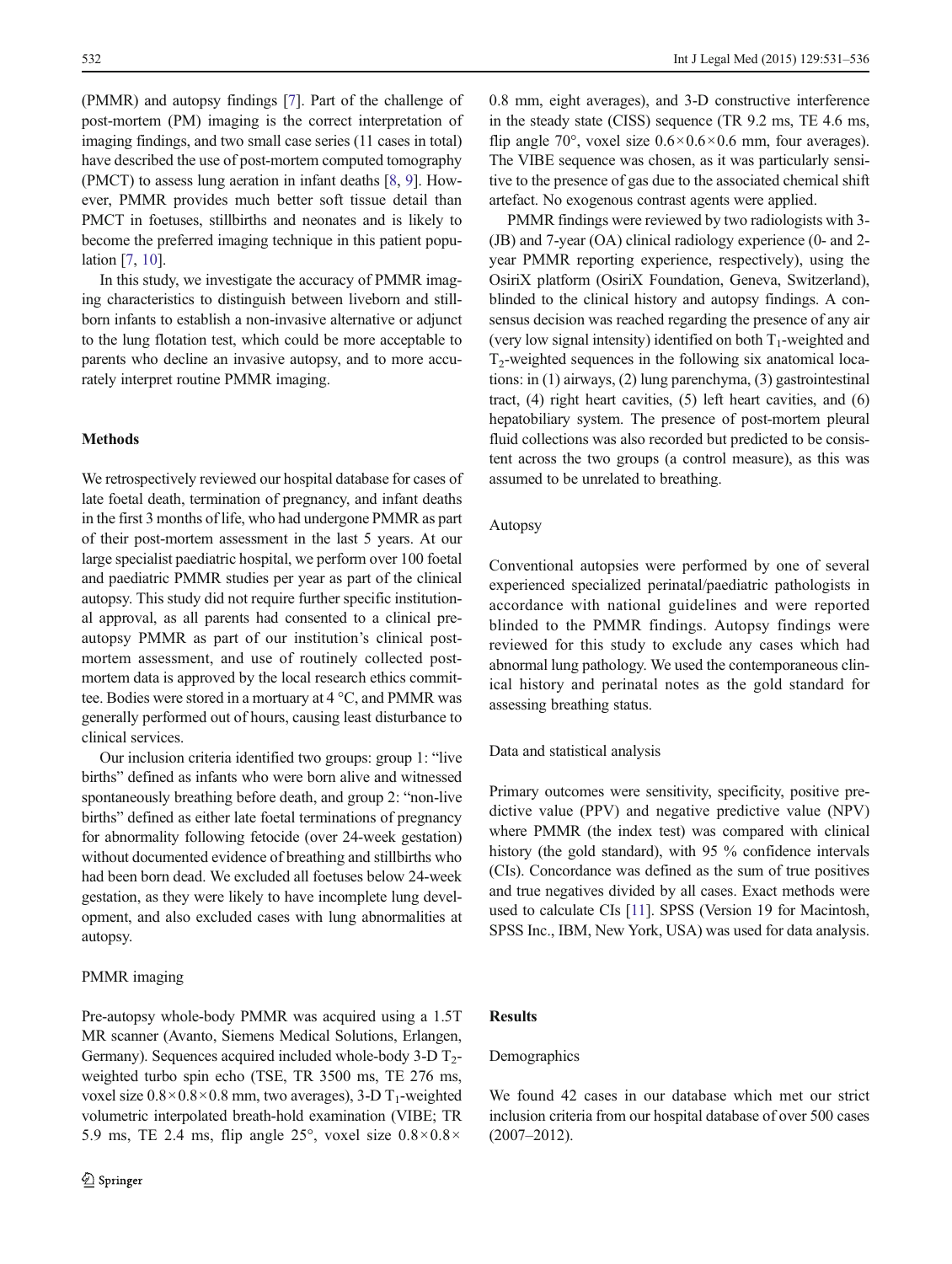Group 1 live births comprised 19 infant deaths (mean postnatal age at death 3.0±6.6 weeks). Sixteen breathed spontaneously at birth and had lived for up to 11 weeks prior to death, which was attributed to a variety of causes including trauma and sudden unexpected death in infancy (SUDI). Three further cases had very low APGAR scores at birth but underwent resuscitation with a short period of supported life prior to death at 24–48 h of age.

Group 2 non-live births comprised 23 foetal terminations or stillbirths (mean age  $32.6 \pm 10.2$ -week gestation) of which 17 were late foetal terminations (known to have not breathed and not undergone resusCitation) and six stillbirths without spontaneous breathing.

## Imaging

Gas in almost all locations, including airways, lungs, or GI tract, was identified more commonly in live births than stillbirths (Table 1).

Lung aeration on PMMR was the best indicator of live birth, with highest concordance between PMMR and autopsy of 92.9 % (95 % CI 81.0, 97.5). Lung aeration was the most specific marker of live birth, with specificity of 95.6 % (79.0, 99.2) and PPV of 94.4 % (74.2, 99.0), whereas gas in the GI tract was the most sensitive at 100 % (86.2, 100) and highest NPV 100 % (82.4, 100) (Fig. [1](#page-3-0)).

Intracardiac gas and hepatobiliary gas were more commonly seen in stillbirths than in live births, but, together with the presence of pleural effusions, were not reliable indicators of live birth versus stillbirth status.

For lung aeration, 17 true positive and 22 true negative diagnoses were made on PMMR. A single false positive diagnosis was made where apparently well-aerated lungs were seen in a stillborn infant (Fig. [2\)](#page-3-0). The clinical history recorded no witnessed spontaneous breathing at 38-week gestation; however, this foetus may have undergone resuscitation

Table 1 Diagnostic accuracy of imaging indices for live birth

attempts and the air within the lungs may be related to mechanical ventilation.

Two false negative diagnoses on PMMR were made, where neonates had documented spontaneous breaths, but no gas was seen in the lung parenchyma (Fig. [3\)](#page-4-0). Both were neonates who died from perinatal asphyxia and ischaemic brain injury in the first week of life.

As it was possible that the use of "both lung and GI tract aeration" or "either lung or GI tract aeration" together could improve the diagnostic accuracy of PMMR, we repeated the statistical analysis for both of these measures. Both of these analyses gave the same results as those for lung aeration only and did not improve the diagnostic accuracy.

# Discussion

Our results indicate that subjective lung parenchyma aeration on PMMR is a good indicator of spontaneous breathing and can be useful to distinguish live birth from stillbirth in most cases. This method of assessing stillbirth has similar accuracy to traditional lung flotation methods but has the primary advantage of being completely non-invasive and may be acquired along with routine PMMR imaging. With the increasing use, experience and acceptability of non-invasive imagingbased post-mortem examinations in addition to conventional invasive autopsy techniques, PMMR can give reliable information about the body without the need for invasive testing.

Our results are similar to the most recent formal study of the lung flotation test by Groβe Ostendorf et al. [[4](#page-5-0)] which included 208 cases, in which they report 98.0 % (95.1– 99.3 %) concordance, with sensitivity of 71.4 % (45.4– 88.3 %), specificity of 100 % (98.0–100 %), PPV 100 % (72.3–100 %) and NPV 98.0 % (94.9–99.2). They had no false positives (lungs of a stillborn which float) and four false negatives (lungs of a live birth which sink). They argue that "a

| Index                           |       | FP/TP FN/TN | Sensitivity $(\%)$       | Specificity $(\% )$   | PPV $(\%)$                            | $NPV$ $(\% )$                                                                           | Concordance $(\% )$ |
|---------------------------------|-------|-------------|--------------------------|-----------------------|---------------------------------------|-----------------------------------------------------------------------------------------|---------------------|
| Gas in airway                   | 7/16  | 3/16        | $84.2 \% (62.4, 94.5)^*$ |                       |                                       | $69.6\%$ (49.1, 84.4) $69.6\%$ (49.1, 84.4) 84.2 % (62.4, 94.5) 76.2 % (61.5, 86.5)     |                     |
| Lung aeration                   | 1/17  | 2/22        | 89.5 % (68.6, 97.1)      |                       |                                       | 95.6 % (79.0, 99.2) 94.4 % (74.2, 99.0) 91.7 % (74.2, 97.7) 92.9 % (81.0, 97.5)         |                     |
| Gas in GI Tract                 | 5/19  | 0/18        | $100\%$ (83.2, 100)      | $78.3\%$ (58.1, 90.3) | 79.2 % (59.5, 90.8) 100 % (82.4, 100) |                                                                                         | 88.1 % (75.0, 94.8) |
| Absence of R Ht gas             | 9/14  | 5/14        | 73.7 % (51.2, 88.2)      |                       |                                       | 60.9 % (40.8, 77.8) 60.9 % (40.8, 77.8) 73.7 % (51.2, 88.2) 66.7 % (51.6, 79.0)         |                     |
| Absence of L Ht gas             | 8/17  | 2/15        | $89.5\%$ (68.6, 97.1)    |                       |                                       | 65.2 % (44.9, 81.2) 68.0 % (48.4, 82.8) 88.2 % (65.7, 96.7) 76.2 % (61.5, 86.5)         |                     |
| Absence of<br>hepatobiliary gas | 12/16 | 3/11        | 84.2 % (62.4, 94.5)      |                       |                                       | 47.8 % (29.2, 67.0) 57.1 % (39.1, 73.5) 78.6 % (52.4, 92.4) 64.3 % (49.2, 77.0)         |                     |
| Bilateral effusions             | 11/10 | 9/12        | 52.6 % (31.7, 72.7)      |                       |                                       | $52.2\%$ (33.0, 70.8) $47.6\%$ (28.3, 67.6) $57.1\%$ (36.6, 75.5) $52.4\%$ (37.7, 66.6) |                     |

A positive test result was defined as the presence of any aeration in the given location

 $FP$  false positive,  $TP$  true positive,  $FN$  false negative,  $TN$  true negative,  $R Ht$  right heart (atrium or ventricle),  $L Ht$  left heart (atrium or ventricle)

\*All percentages are given ±95 % confidence interval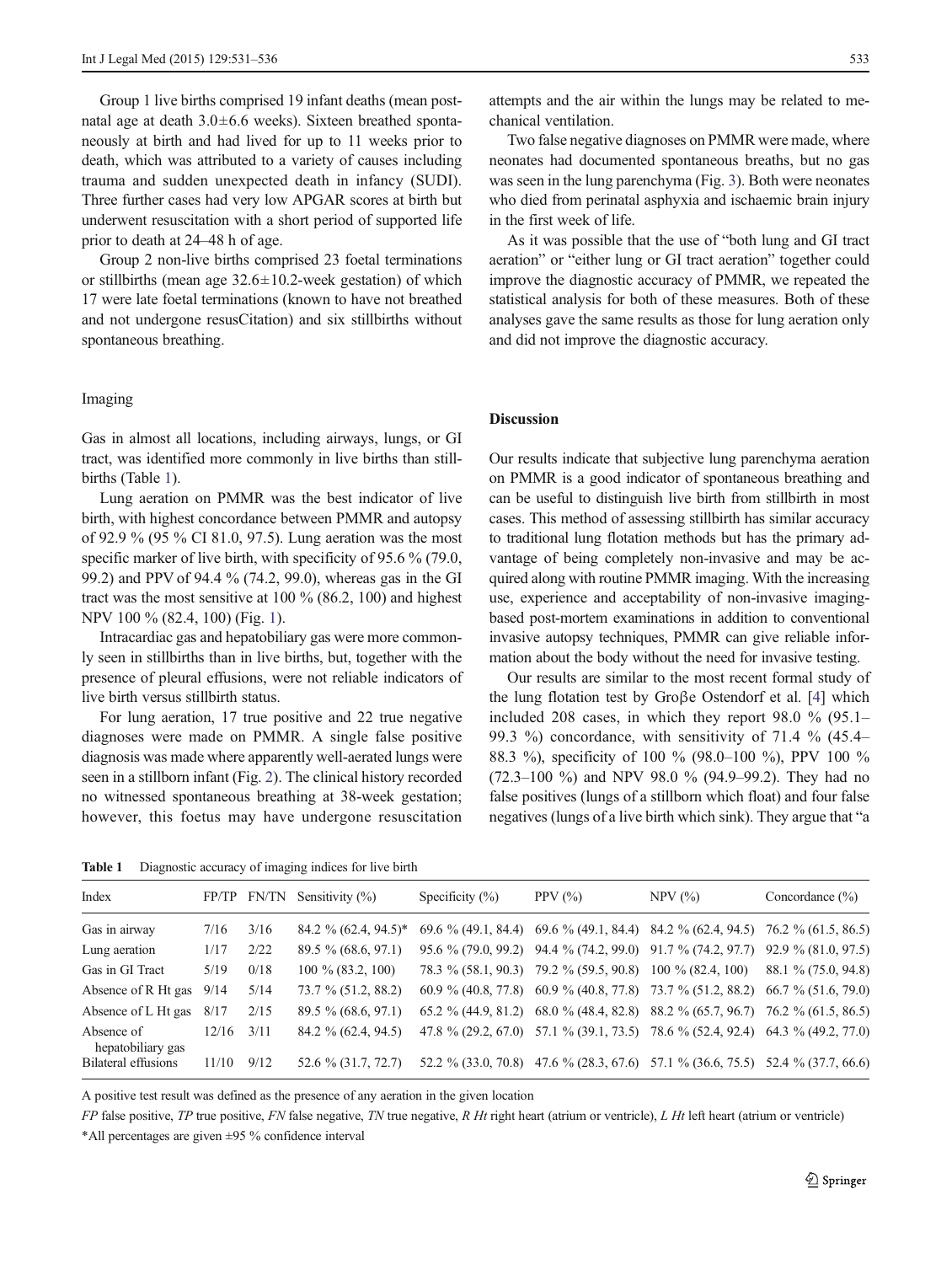<span id="page-3-0"></span>

Fig. 1 Example of agreement between PMMR and autopsy. a Coronal T2-weighted PMMR image in a 2-week-old neonate who fell from the pram and died. It demonstrates air within the airways and lungs (dark) and gas within the stomach (dark), as would be expected in an infant who had breathed before death (true positive in this study). **b** Coronal  $T_2$ -

negative test result cannot be taken as proof for a newborn never to have breathed at all". In keeping with their results, we found an absence of air in the lungs in two live births (two false negatives), with specificity of lung aeration for live birth higher than sensitivity. However, 194 of their 208 cases were born dead, and 125 of these were below 22-week gestation which we excluded in our study due to the potential for confounding due to lung immaturity and the relative lack of clinical relevance in this population. The very large proportion of stillbirths and low gestation of some of their cases may have contributed to their higher specificity.

In all studies of this type, uncertainty will remain over the factors such as the accurate identification of successful spontaneous breathing and, in particular, over the role of

weighted PMMR image in a 30-week-old gestation foetus who underwent termination for foetal hydrops. There were no signs of life at delivery, no resuscitation implemented, and PMMR demonstrated no gas in the lungs (grey lungs), nor GI tract (not shown), as would be expected (true negative in this study)

resuscitation in introducing air into the lungs of stillbirths. In this study, we attempted to control as many variables as possible, with most cases either terminations who had definitely not breathed and not been resuscitated and early infant deaths who had unequivocally breathed spontaneously. In real clinical scenarios, the situation is rarely so controlled, and it remains to be seen how much aeration that a few gasps or brief attempts at initial resuscitation could introduce into the lungs. The main clinical circumstance in which this information is important is to distinguish stillbirth from live birth in cases of suspected infanticide [[12\]](#page-5-0) and medico-legal cases in which there is uncertainty regarding optimal management of labour and delivery. Resuscitation as a confounder in this context could be tested by attempting to ventilate known stillborn

Fig. 2 Example of false positive PMMR. PMMR of an unexplained stillbirth at 38-week gestation. A faint foetal heart rate was thought to be detected prior to emergency caesarean section, but there was evidence of intrauterine death and maceration at delivery. Extensive resuscitation was given at birth including intubation, cardiopulmonary resuscitation and adrenaline.  $T_2$ -weighted PMMR imaging shows that the lung bases contain air (dark) on both coronal (a) and axial images (b) and gas within the hepatobiliary system (c). We suggest that these findings may be related to initial resuscitation rather than spontaneous breathing

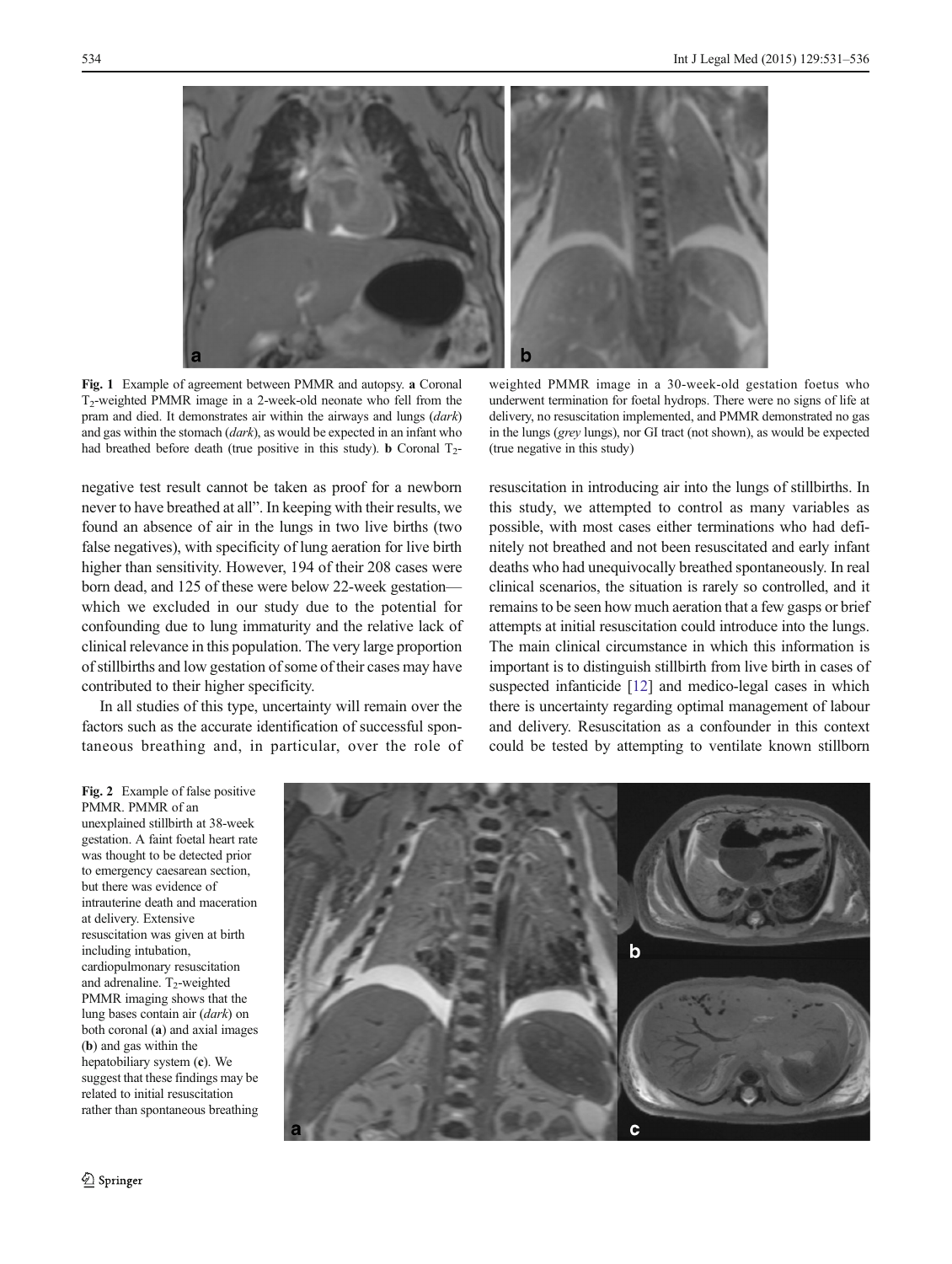<span id="page-4-0"></span>Fig. 3 Example of false negative PMMR. Coronal (a) and axial (b)  $T<sub>2</sub>$ -weighted PMMR imaging of the lungs in a 2-day-old neonate who died of ischaemic brain injury. The baby had no heart rate at birth and very poor APGAR score and was resuscitated and mechanically ventilated but care was withdrawn. Despite the ventilation, the lungs did not contain air on PMMR. Interestingly, we also did not see gas in the airway (not shown)



infants in future studies. In adults, post-mortem imaging has been performed during lung ventilation (ventilated PMCT) in order to differentiate collapsed post-mortem lungs from true pathology [\[13\]](#page-5-0), and the introduction of this technique into perinatal PM imaging may allow resolution of this issue.

We primarily identified the presence or absence of gas on whole-body 3-D  $T_2$ -weighted turbo spin echo (TSE) PMMR sequences, which can give excellent signal to noise at high resolution in these cases. Air is typically black or very low signal intensity compared to the surrounding tissues and is usually easy to identify in particular within the lungs. Where there was doubt, other sequences can be useful; for instance, we found the VIBE sequence useful, as it is particularly sensitive to the presence of gas due to its chemical shift artefact. We consider a 3-D  $T_2$ -weighted and 3-D  $T_2$ -weighted sequence of the body to be an appropriate minimum acquisition standard in foetal and paediatric PMMR body imaging, as they should allow clinical abnormalities to be identified with confidence, and reconstruction in any plane.

In a medico-legal context, both false positives and false negatives can have equally significant consequences. A false positive result (interpreting a stillbirth as having breathed) could incorrectly lead to accusations of an innocent caregiver of infanticide/neonaticide, whereas a false negative result (incorrectly interpreting a live birth as having no lung aeration) could inaccurately provide a defence to a guilty party. In this context, as consent from the parents is typically not required when they fall under the jurisdiction of those investigating a suspicious death, formal autopsy tests are likely to remain the gold standard. However, with the recent decline in parental acceptance of invasive autopsy, there has been increasing emphasis on the accurate interpretation of perinatal and paediatric PM imaging as part of a more minimally invasive approach. Part of the challenge of PM imaging is the correct interpretation of imaging findings, which this study will help to educate and elucidate further.

Despite this being the only study to have addressed this issue using PMMR, and our study population being larger than other studies using PM CT [[8,](#page-5-0) [9\]](#page-5-0), sample size remains a limitation. We were unable to further evaluate the role of resuscitation in potentially generating false positive PMMR results. Furthermore, our data is based on the accuracy of clinical data regarding witnessed spontaneous breathing or definite stillbirth (although for the vast majority of cases, this was clearly documented). A further limitation is that we also excluded those with congenital lung abnormalities or lung disease such as pneumonia, in which the presence of additional pathology could affect these results. The diagnosis of pneumonia on PMMR is particularly challenging [[14\]](#page-5-0), and future studies will be needed to clarify how various pathological states (pneumonia, haemorrhage etc.) and physiological changes (post-mortem fluid accumulation) could affect these imaging investigations.

# Conclusion

In summary, these findings demonstrate a high overall accuracy for determination of lung aeration by PMMR as an indicator for spontaneous breathing in foetal and early infant deaths. This approach has a similar accuracy to traditional invasive tests, but is non-invasive, and therefore likely to become more acceptable in future autopsies which involve PMMR as a standard investigation.

Acknowledgments OJA is funded by a National Institute of Health Research (NIHR) Clinician Scientist Fellowship, AMT, NJS and LSC are funded by an NIHR Senior Investigator award, as well as the Great Ormond Street Children's Charity and the Great Ormond Street Hospital Biomedical Research Centre.

This article presents independent research funded by the NIHR and supported by the Great Ormond Street Hospital Biomedical Research Centre. The views expressed are those of the author(s) and not necessarily those of the National Health Service, the NIHR or the Department of Health.

Ethical standards This study complies with the current laws and ethical standards required in the UK.